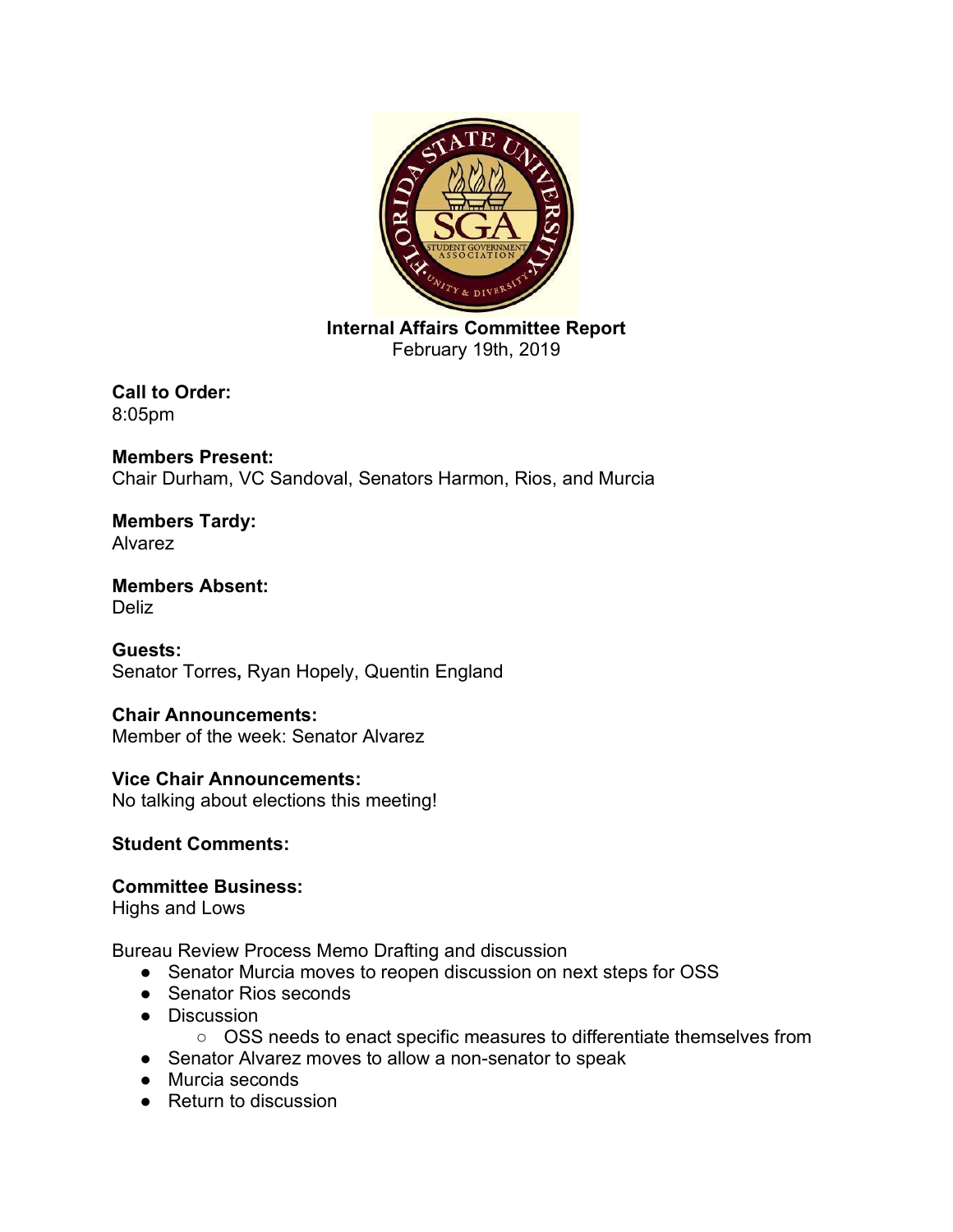- OSS needs to reach out to other bureaus, RSO's, and agencies that are not affiliated with them to partner with on events
- They need to do things without sustainable campus
- Should OSS further merge with sustainable campus or try and differentiate themselves more
- As discussed last meeting, we recommend that OSS focus more on their relationship with senate and SGA initiatives
- They have used a good amount of their budget
- Senator Harmon moves to open discussion for IRHC
- Murcia seconds
- IRHC discussion
	- Succinct and informative presentation
	- Great delegation and flow of chain of command
- Senator Harmon moves to vote on retention of IRHC
- Murcia seconds
- Vote
	- Yes: Alvarez, Harmon, Murcia, Rios, Sandoval
	- No: None
	- Abstentions: None
- The committee shall recommend that IRHC be retained as a bureau
- Senator Murcia moves to open the floor for discussion of next steps for IRHC
- Rios seconds
- Discussion
	- IRHC needs to express to student housing that they are members of student government, not university housing. But how?
- Senator Rios moves to open discussion on OSL
- Murcia seconds
- OSL discussion
	- They did not present to the committee
	- They did not use any funding last year, have no confirmed eboard as of now, (they had only one last year) and so far have not done any events this year
	- OSL's service council RSO's have reported not receiving any help from OSL
- Senator Alvarez moves to allow a non-senator to speak
- Harmon seconds
- Return to discussion
	- OSL has not had adequate administration for several years
- Senator Murcia moves to call the question
- Harmon seconds
- Vote
	- Yes: None
	- No: Alvarez, Harmon, Murcia, Rios, Sandoval
	- Abstentions: None